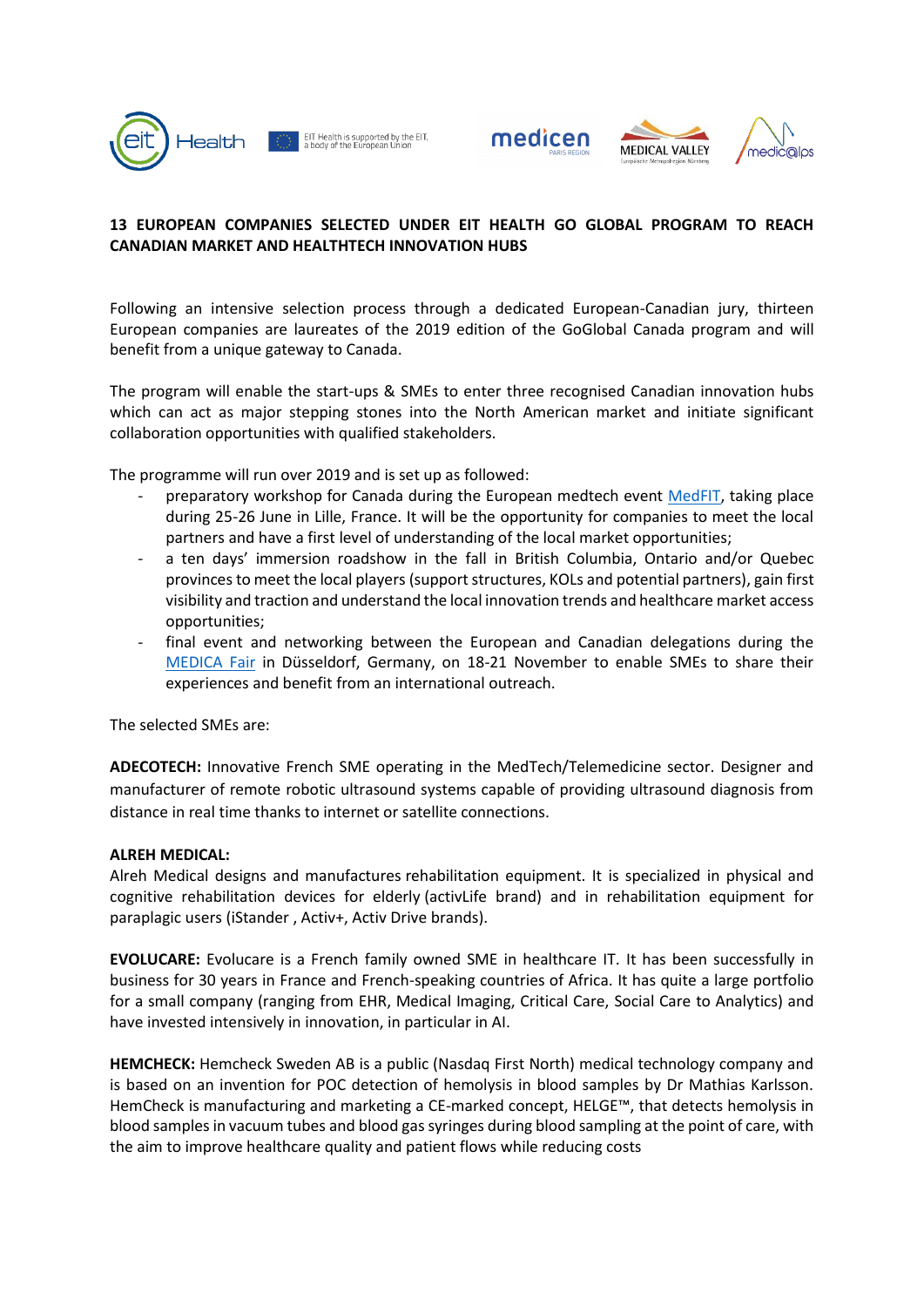**METAFORA:** Metafora develops diagnostic tests that detect abnormalities in cellular metabolism. Using patented reagents that quantify cell nutrient transporters, coupled with powerful algorithms, the platform is able to detect abnormal nutrient consumption linked to illnesses such as neurometabolic diseases or cancer. METAFORA already launched METAglut1 on the European market, a CEmarked test for a neuro-metabolic condition, GLUT1DS.

**MILVUE**: Milvue is an innovative and reliable artificial intelligence medical device for real-time diagnostic assistance on emergency radiology, and more particularly on X-Rays. Milvue automates the detection of X-Rays related abnormalities of an emergency workflow. The mission is to improve reliability and fasten diagnosis by reducing errors and time to diagnosis, all together with improving communication between physicians.

**MINDPAX:** Mindpax is an early stage digital medicine company that is building comprehensive digital therapy for severe psychiatric diseases using new biomarkers, digital phenotyping and long-term monitoring of patients.

**MY PATIENT SPACE:** myPatientSpace is a scalable eHealth platform enabling healthcare providers and life science companies to provide digital engagement for their patients. The solution is easily branded and rapidly configured for any pathway. myPatientSpace app is the patient's treatment companion, bringing together education, consent, tasks, patient data and provider collaboration. The smart engine automates engagement and tasks across the patient's pathway - supporting better outcomes, improving patient experience, gathering data, reducing costs and driving efficiency in care.

**RHEONOVA**: Rheonova has developed Rheomuco which is an IVD medical device that use lung mucus rheology to evaluate lung congestion. Rheonova delivers a point-of-care test within 10 min and €10, with a quantitative biophysical marker and a specificity above 80%. It develops a series of test (diagnostic, prediction, companion) for chronic obstructive diseases like COPD, CF (Cystic Fibrosis), Severe Asthma, Bronchiectasis.

**SANOLIBIO:** SanoLiBio is focusing on the enrichment of rare cells taken from liquid biopsy such as circulating tumor cells (CTCs). We have developed a fully automated enrichment platform to make CTCs available for early stage cancer diagnostic, next-generation sequencing and drug development.

**SYSTERV:** Systerv has developed DoctorsHello which is an interactive "Connect-Collaborate-Share" ecosystem based on a network of collaborators (healthcare professionals /general users/ Healthcare businesses and policy decision makers), ensuring quality services. The ecosystem supports collaboration, provision of added-value services and easier reach to medical discovery through rich data, research and education.

**TONGUE LAB**: Tongue develops the TRP, first custom-made device for tongue functions and breathing re-education. Markets: Medical : cure of snoring, obstructive sleep apnea (OSA), prevention of comorbidities; Dental: Orthodontics, bruxism; nasal breathing; Wellness : sports and work performance.

**WORLDISH:** Worldish helps healthcare professionals and patients overcome their language barriers through its digital communication tool Helen. Helen provides translation support and documentation support using global healthcare protocols and standards.